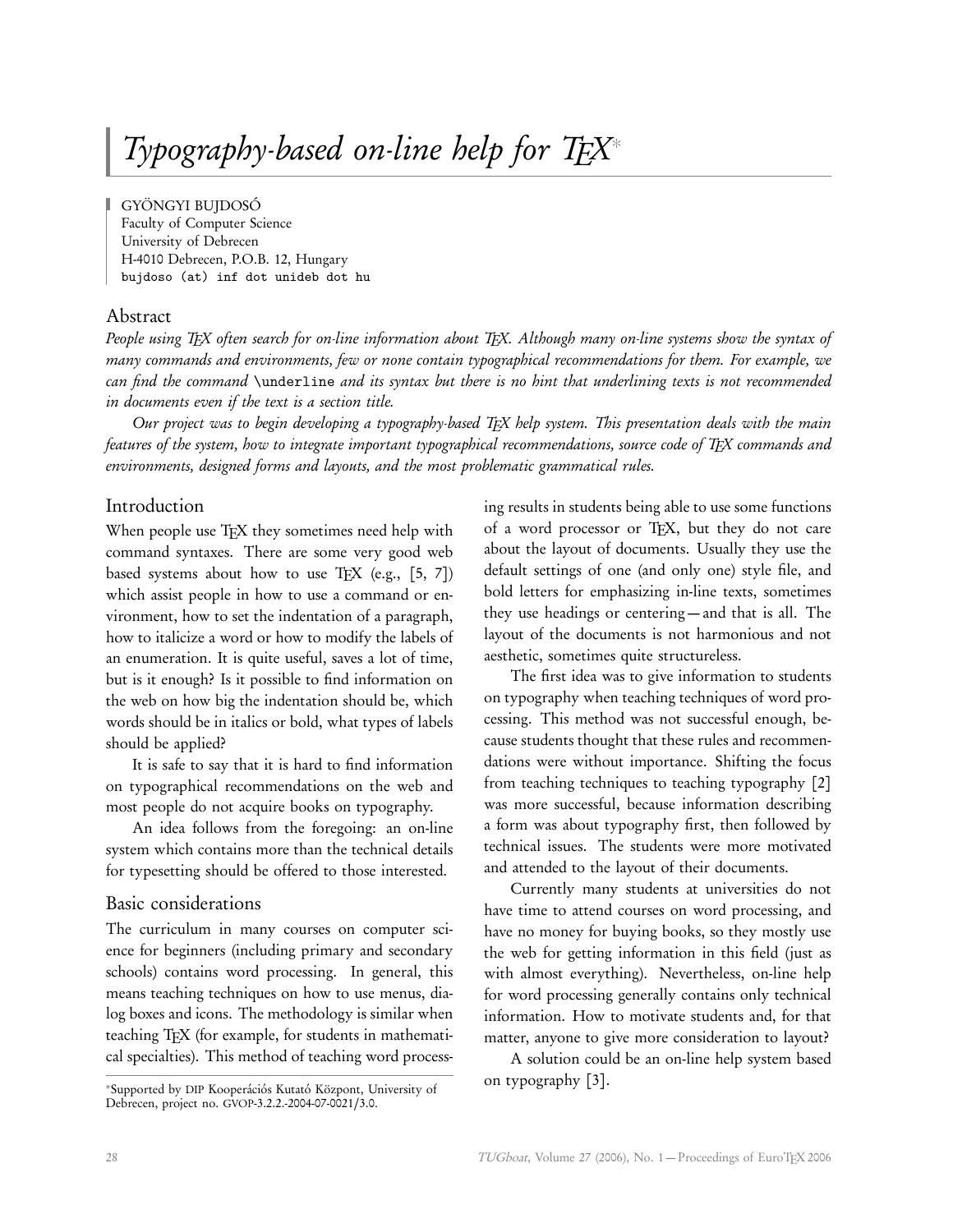# Versions, concepts and problems

The *first version* of our "on-line help" was more of a textbook on the web than on-line help. It was a static system of web pages on certain parts of the curriculum, namely a set of

- sample pages
	- containing the description of some technique,
	- showing a recommended layout of the form in question, and which
	- has to be reproduced.

The system had two main problems: The most important problem was that the sample pages did not contain the entire source code of the special forms, only the syntax and the detailed descriptions of the commands (because students had to reproduce the pages). There was a time when this type of learning was motivating for our students, but the world has changed; nowadays people prefer ready-to-use things. The second problem was that it was hard to find a command or anything else in the curriculum. It was time to change the concept.

The second version was a system of web pages. These pages contained the same topics of the first version, plus

• the source code of many forms.

A new structure was applied: small pages with less information on each and with many links to the related topics and forms.

Some problems arose when more topics and text had to be inserted into the system. The descriptions had to be sliced and organized in another way.

The result: hundreds of small web pages (containing much redundant information), hundreds of pictures and thousands of links. After a while, it was impossible to handle and update the system. The system collapsed before being published! Thus the concept had to be changed.

## New techniques

Having worked with systems which were not efficient enough, we planned to develop a free system which could be a help to teachers (with or without programming skills) in creating and organizing thousands of files of their curricula. This system was designed to be different from the Learning Content Management Systems (lcms) which are available free of charge. (A free lcms needs a system administrator for installing, maintaining and updating it.) This project has been canceled due to various reasons.

The frame that we can use can be a free lcms. Among others, Moodle [6] seems to be the best frame for our purposes, as its language support is quite good and it has several agreeable features and other functions.

Moodle — like lcms frames in general — has many advantages such as tests, logs, chats, possible tutoring, white boards, searching, etc. Nevertheless it has some disadvantages, too. One of its best features, i.e., its uniformity (that is, each window dialog box, etc. has the same layout, as determined by the chosen skin) is considered to be quite disadvantageous from the current perspective. Another problem is that it lacks some functions that could make the system easier to deal with. It is too rigid and hard to personalize.

#### Formats

One of the biggest problems with using on-line systems is that people need hardware and web access to get any information. For people who work always on computers, of course this does not cause any problem because they have both. For other people, who have neither laptops in their bags nor free (nor unlimited) Internet access, getting on-line information can be problematic.

A more convenient way would be if the system can be downloaded and installed if needed (in an easy way) onto a local computer.

Also, visualization is a common learning technique. The system should support this method of study by offering a printable version of the needed part(s) of the curriculum to the users. Such pieces of information should be at anyone's disposal.

## Accessibility

Accessibility is an important question in typesetting texts, too. Many disabled people use TFX, so we must help them, one major group being people with visual impairment. Initiatives can be read, e.g., at [8, 9, 11], or in Hungarian at [1]. Many useful recommendations on interactive design can also be read, e.g., at [4] or [10]. Most of them should be adapted to the new on-line help system.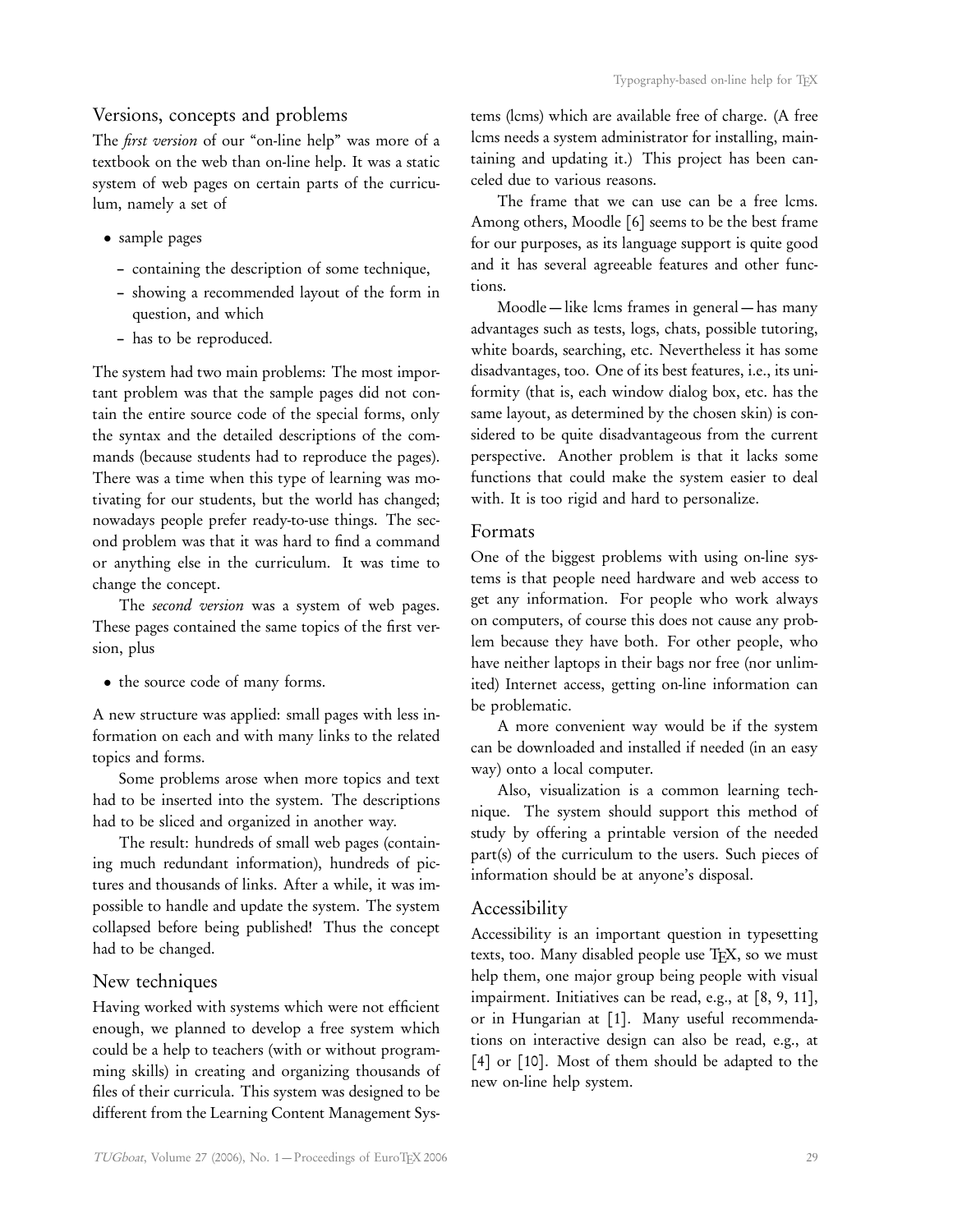Gyöngyi Bujdosó



Figure 1: Fields and relations

The minimal requirements for our on-line help system are the following:

- It must contain functions for enlarging text, menu items, icons, pictures, etc. These would help people with visual as well as motor impairments.
- Alternative text should be assigned to each picture.
- It should offer possibilities to users for setting colors and contrast applied by the system to the users' desire. This feature is very important, for example, for color- and night-blind people.

# Augmented content

Some new topics and many new (cross-)references (see Figure 1) have to be built in. The following new fields are planned to be embedded into the on-line help:

- typographical recommendations,
- commonly (not) used rules of grammar,
- a class/style file (or a simple macro file) maker to LATEX and plain TEX.

Also, some new features have to be added and many relations should be highlighted:

- links from special forms of a displayed page to typographical descriptions and samples that are concerned to the forms (see Figure 2),
- links from special forms to their source code,
- links to grammatical rules of problematic words, suffixes, etc.,
- supporting different languages,
- demonstration of designed layouts,
- representative samples on good and bad forms and usage of grammatical rules.



Figure 2: Sample page and relations

# About the project

The project consists of two main parts: developing the content, building up the frame and aligning it to the needs of the content and users.

The content on T<sub>E</sub>X is under development; many of the necessary topics and parts are being gathered. The contained descriptions have to be organized into self-contained pieces by carefully abolishing the redundancies, meaning that a system of learning objects has to be developed.

There are many texts on typography, but we need to enlist a typographer who would write more, or at least referee them.

The most problematic part is building up and aligning the frame. It needs programmers who have to be supported. Trying to find financial support is in progress.

## Conclusions

Our main goal is to develop a system that can motivate people to create good layouts in their work. Developing an easy-to-use on-line help system on word processing combined with typographical issues is a difficult task. It requires a lot of work from several people on various fields: instruction, typography, human– computer interaction, system programming.

In case we succeed in developing this on-line system, it will be a good frame to adapt the content to other languages, and offer a place on the web where people can get information not only about TEX, but typesetting texts and designing aesthetic layouts.